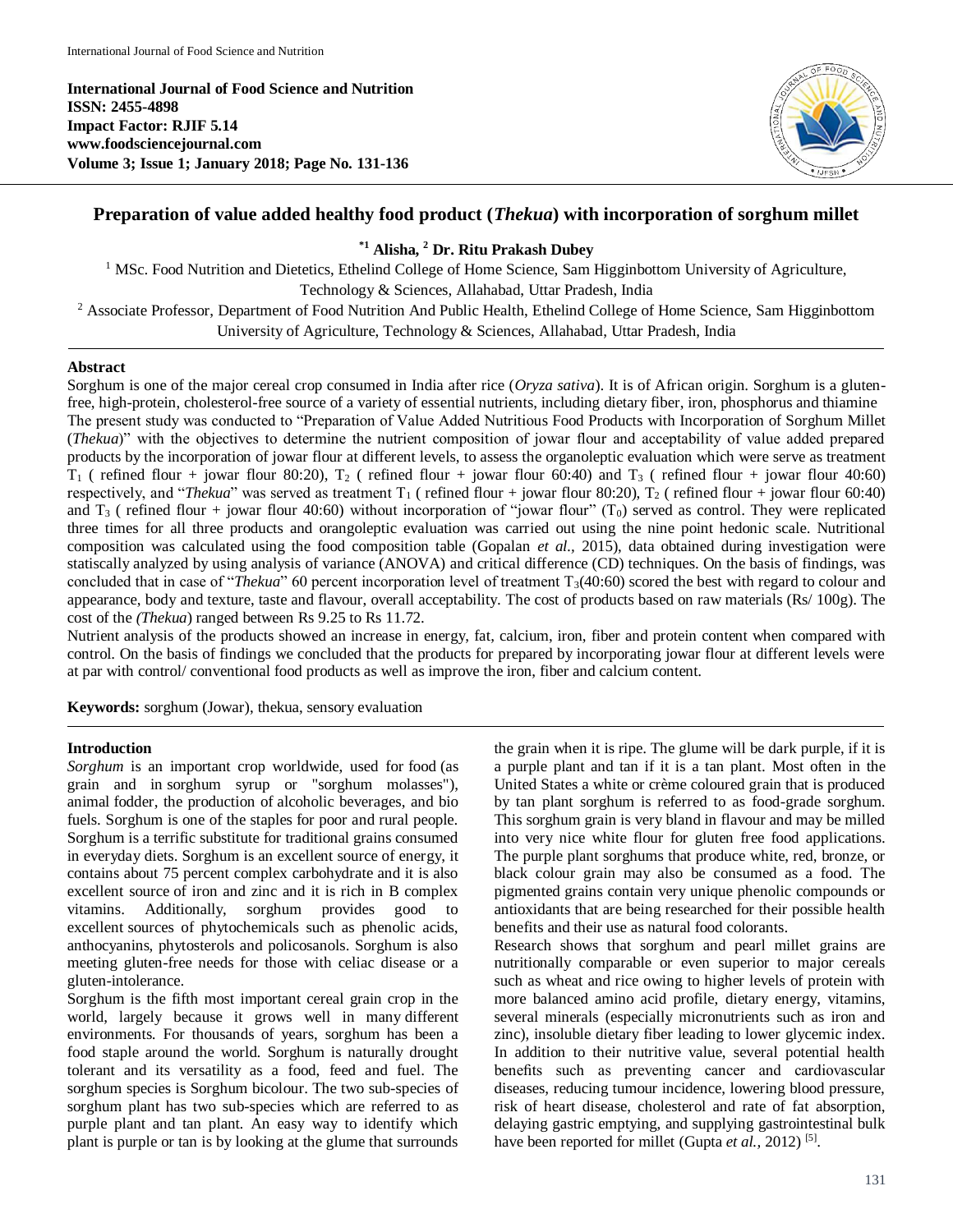Jowar content very nutritional components, these are as follows:-Energy (kcal) 349, Protein (g) 10.4, Fat (g) 1.9, carbohydrate (g) 72.6, Calcium (mg) 25, Phosphorus (mg) 222, Crude fiber(g) 1.6, Moisture (g) 11.9 (Gopalan *et al.,* 2009) [4] .

## **2. Materials and Methods**

#### **2.1 Procurement of raw materials**

Organic de-husked sorghum was purchased from the market of Naini, Allahabad and other ingredients (refined wheat flour, sugar, oil, cheese, coconut, and vegetables etc.) were purchased from the local market of Allahabad.

## **2.2 Experimental Site**

The present investigation was carried out in the Nutrition Research laboratory, Department of Food Nutrition and Public Health, Ethelind College of Home Science, Sam Higginbottom University of Agriculture, Technology and Sciences, Allahabad.

## **2.3 Prepration of jowar flour**



## **2.4 Treatments and replications of products**

The basic recipes was serving as control  $(T_0)$ 

**Table 1:** Detail of treatment of products (*Thekua)*

|                      |                | <b>Treatments</b> |                        |                |                    |
|----------------------|----------------|-------------------|------------------------|----------------|--------------------|
| <b>Food Products</b> | T <sub>0</sub> |                   |                        | $\mathbf{T}_3$ | <b>Replication</b> |
| Thekua               |                |                   |                        |                |                    |
| Refined wheat flour  | 100%           | 80%   60%   40%   |                        |                |                    |
| Jowar flour          |                | 20%               | $A\Omega$ <sub>2</sub> | 60%            |                    |

#### **Details of treatments**

*Thekua* was prepared using varying proportion of the main ingredients. Jowar flour and refined wheat flour.

#### **Preparation of Thekua by incorporating jowar flour**

- **T0 (control):** the product was prepared using only 100g refined wheat flour without incorporating flours.
- **T**<sub>1</sub>: the product was prepared using 80g, refined wheat flour, 20g jowar flour.
- **T**<sub>2</sub>**:** the product was prepared using 60g, refined wheat flour, 40g jowar flour
- **T3:** the product was prepared using 40g refined wheat flour, 60g jowar flour

## **2.5 Organoleptic evaluation of the products**

Sensory evaluation of the food products for their acceptability was done by a panel of judges consisting of five faculty members from the Department of Food, Nutrition and Public Health, Ethelind College of Home Science. With the help of the Nine Point Hedonic Scale Score card (Appendix-A), judges were requested to score the products for different sensory attributes like colour and appearance, body and texture, taste and flavour and overall acceptability. (Srilakshmi, 2010).

### **2.6. Calculation of nutritive value of prepared products**

The nutritive value obtained by the chemical analysis of the jowar flours was computed as well as food composition tables by Gopalan *et al*., (2015) was used to determine the nutritive value of the prepared products. Nutrients such as energy, protein, carbohydrate, fat, calcium, iron, fiber, thiamine and antioxidant were calculated.

## **Formula**

Ingriedient used  $(g) \times$ Nutritive value of Ingriedient Nutrient/100g of product  $=$ 100

## **2.7. Determination of cost**

Cost of the prepared products was calculated taking into account the cost of individual raw ingredients used in the preparation of food products as the prevailing market price.

## **2.8. Statistical Analysis**

The data was statistically analyzed by using analysis of variance (two way classification) and critical difference technique. A significant difference between the treatments was determined by using CD (Critical difference) test. 't' test was performed for comparing the difference in the nutritional content between control and best treatment of the developed food products. **(Chandel, 2006).**

#### **3. Results and Discussion**

Finding of the present study entitled "Preparation of Value Added Nutritious Food Products with Incorporation of Sorghum Millet (*Thekua*)" on different aspects as per the methodology have been tabulated and analyzed statistically. The entire experiment was undertaken to jowar and then makes their flours for chemical analysis and prepares enriched products, i.e., healthy and nutritious product- *Thekua* using different flours combination. The results obtained from the analysis are presented and discussed in the following sequence.

- Chemical composition of jowar flours.
- Sensory characteristics of the developed food products.
- Nutritional composition of the products.
- Cost of the prepared food products.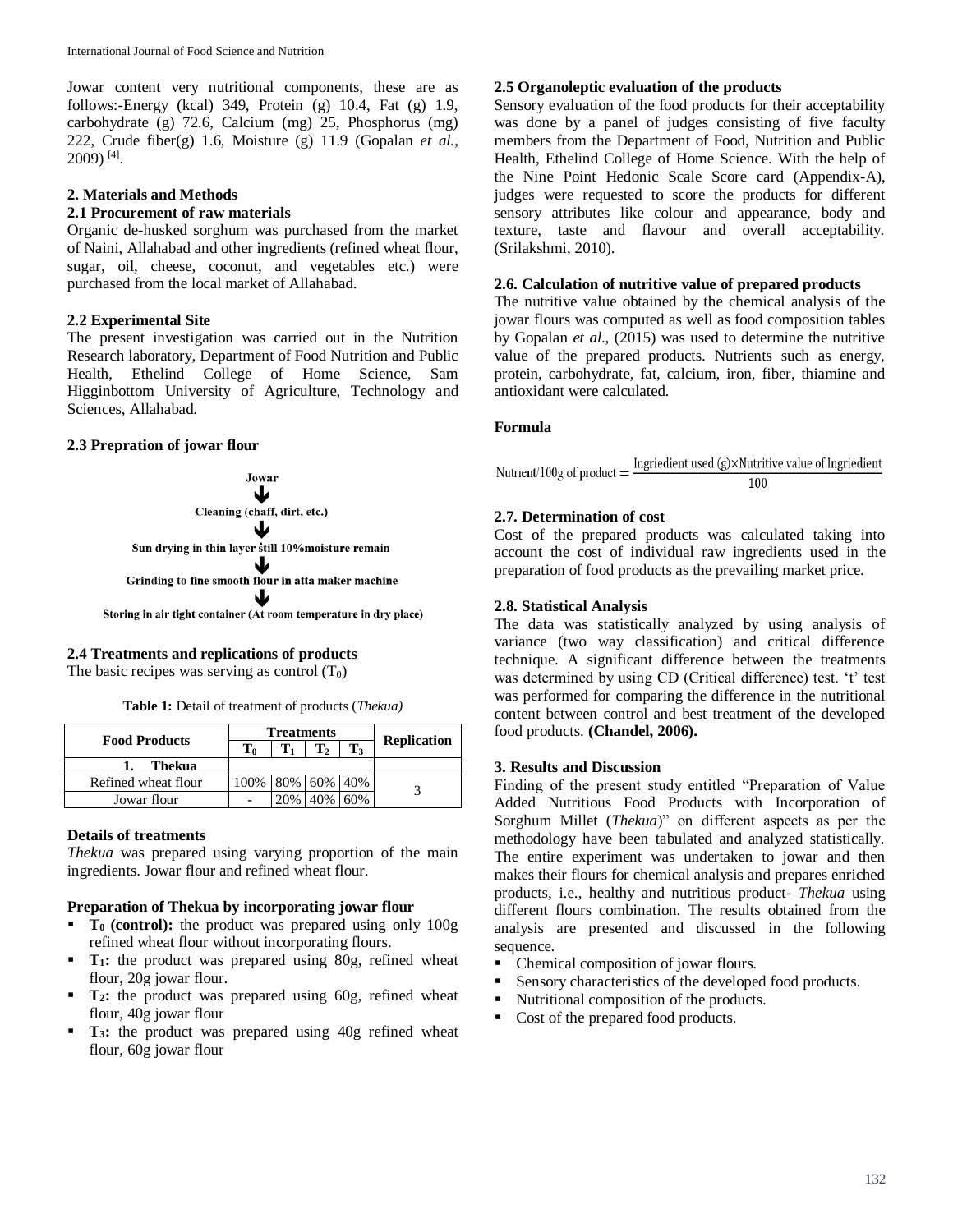| Composition              | <b>Refined wheat flour</b> | <b>Jowar flour</b> |
|--------------------------|----------------------------|--------------------|
| Moisture (%)             | 13.3                       | 11.9               |
| Ash $(g)$                | 1.86                       | 1.6                |
| Protein (g)              | 11.0                       | 10.4               |
| $\text{Fat}(\mathbf{g})$ | 0.9                        | 1.9                |
| Crude Fiber $(g)$        | 0.3                        | 1.6                |
| Energy (kcal)            | 348                        | 349                |
| Carbohydrate (g)         | 73.9                       | 72.6               |
| Iron $(mg)$              | 2.7                        | 4.1                |
| Calcium(mg)              | 23                         | 25                 |
| Thiamine (mg)            | 0.12                       | 0.37               |

Table 1: Chemical composition of the jowar flour (per 100 g)

On comparing the chemical composition of refined wheat flour and jowar flour given by Gopalan *et al*., (2015) determined by self during research work in Nutrition Research Lab the observation made are as follows:

**Nutrient content of jowar flour:** The moisture content of jowar flour per 100g had obtained 11.9 decreased in comparison with refined wheat flour 13.3, the ash content of jowar flour had obtained 1.6 decreased in comparison refined wheat flour 1.86, the Protein content of jowar flour had obtained 10.4 g decreased in comparison in refined wheat flour 11g, the Fat content of jowar had obtained 1.9g increased in comparison with refined wheat flour 0.9g, the

Crude fiber content of jowar flour had obtained 1.6g increased in comparison with refined wheat flour 0.3 g, the Energy content of jowar flour had obtained 349 kcal increased in comparison with refined wheat flour 348kcal, the Carbohydrate content of jowar flour had obtained 72.6g increased in comparison with refined wheat flour 73.9g, The iron content of jowar flour had obtained 2mg increased in comparison with 1.8mg, the Calcium content of jowar flour had obtained 25mg increase in comparison with refined wheat flour 23mg and the Thiamine content of jowar flour had obtained 0.37mg increased in comparison with refined wheat flour 0.12mg.

#### **Organoleptic Evaluation 3.1 Thekua**

| <b>Table 2:</b> Average sensory scores of control and treated sample of <i>Thekua</i> . |  |  |
|-----------------------------------------------------------------------------------------|--|--|
|                                                                                         |  |  |

|        | Control and Treatments   Colour and Appearance |      |      | <b>Body and Texture   Taste and Flavor   Overall Acceptability</b> |
|--------|------------------------------------------------|------|------|--------------------------------------------------------------------|
|        |                                                |      |      |                                                                    |
|        |                                                |      | 8.33 | 7.93                                                               |
|        | 7.86                                           | 8.06 |      |                                                                    |
|        |                                                |      |      | 8.76                                                               |
| F-test |                                                |      |      |                                                                    |
|        |                                                |      |      |                                                                    |

#### **Colour and Appearance**

F= 37.5(4.76), Significant, P≤0.05 CD=1.19

#### **Body and Texture**

F= 3.91(4.76), Non Significant, P≤0.05 CD=0.82

## **Taste and Flavour**

F= 13.44(4.76), Significant, P≤0.05 CD=0.42

#### **Overall acceptability**

F= 6.025(4.76), Significant, P≤0.05 CD=0.84

The data illustrated in the above table (2) pertaining to the average sensory scores of different parameters in control and treated samples of *Thekua*, clearly indicates that in terms of colour and appearance  $T_3(8.3)$  had the highest score followed by  $T_0$ ,  $T_1$  and  $T_2$ .  $T_2$  had the highest score in other parameters i.e. overall acceptability making it quite obvious that the *Thekua* incorporated with 60 percent jowar flour, 40 percent refined wheat flour did have a golden and slight brown effect on the colour of *Thekua*. T<sub>3</sub> had the highest score in body and texture (8.4) and taste and flavour (8.7) making it obvious that the *Thekua* incorporated with 60 percent jowar flour, 40 percent refined wheat flour improved taste and flavour and body and texture of the *Thekua.*.

**Table 3:** Analysis of Variance data for colour and appearance of *Thekua*

| <b>Sources of Variation</b> |   |       | d.f.  S.S.  M.S.S.  F.cal. $\begin{bmatrix} \text{r.t.}\\ (5\%) \end{bmatrix}$ |      |      | <b>Result</b> |
|-----------------------------|---|-------|--------------------------------------------------------------------------------|------|------|---------------|
| Due to treatment            |   | 2.70  | 0.9                                                                            | 37.5 | 4.76 |               |
| Due to replication          |   | 0.055 | 0.027                                                                          |      |      |               |
| Due to error                | 6 | 0.3   | 0.024                                                                          |      |      |               |
| Total                       |   | 3.05  | 0.95                                                                           |      |      |               |

 $S =$  Significant ( $p \le 0.05$ ); NS = Non Significant

The ANOVA table 3 shows that calculated value of F (37.5) due to treatments is greater than the tabulated value of F (4.76) on 3, 6 degree of freedom at 5% probability level. It indicates that there was significant difference between the three treatments regarding the colour and appearance of *Thekua* and it can concluded that incorporation of jowar flour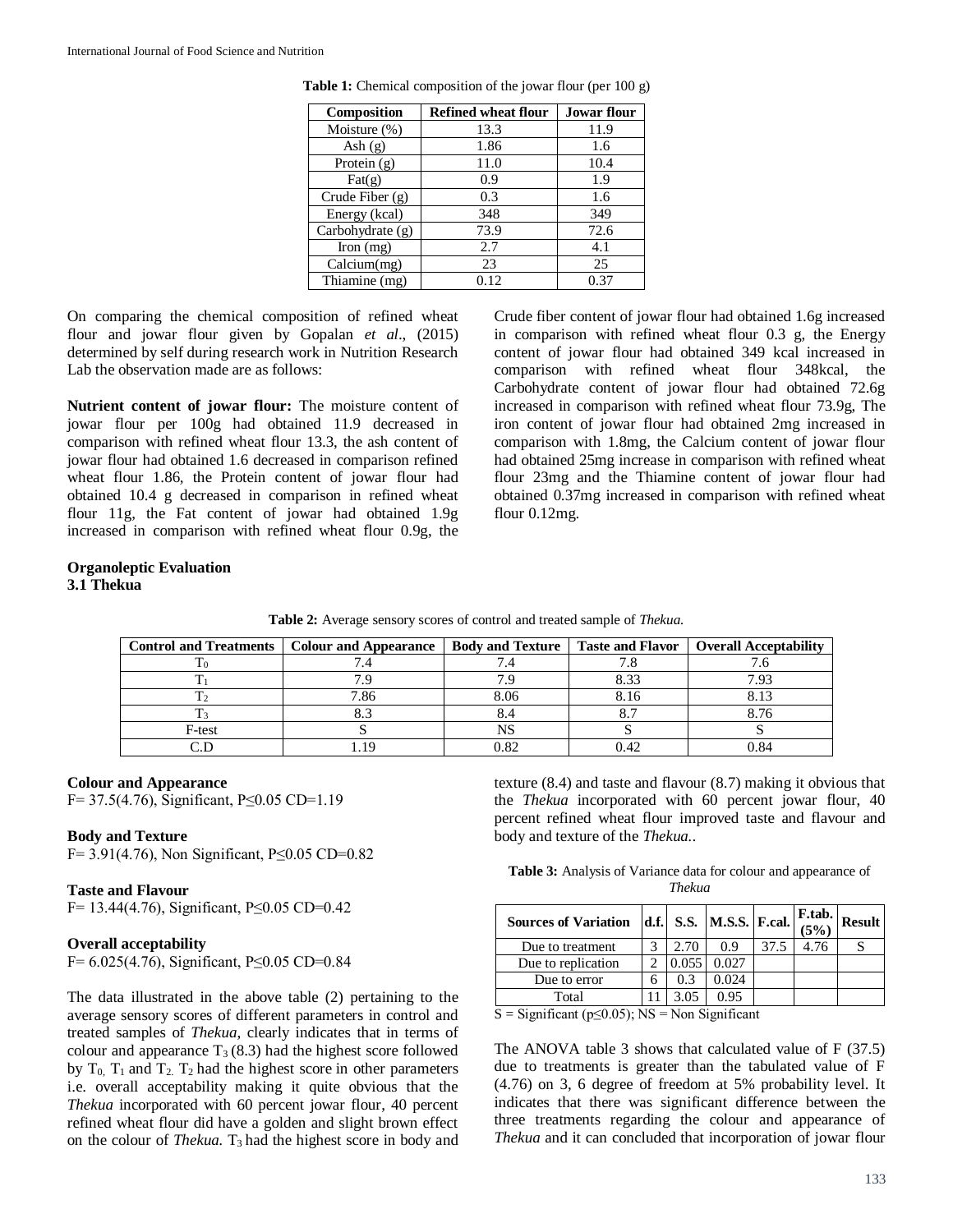with refined wheat flour improved colour and appearance of the prepared product, the colour and appearance is best till certain amount  $(T_3)$  after that is started decreasing.

| <b>Table 4:</b> Comparison between the colour and appearance of the |
|---------------------------------------------------------------------|
| treatment of <i>Thekua</i> against C.D.                             |

| <b>Treatment</b><br><b>Mean value</b> | $T_0(7.4)$ | $T_1(7.9)$ | $T_2(7.86)$ | $T_3(8.3)$ |
|---------------------------------------|------------|------------|-------------|------------|
| $T_0(7.4)$                            |            | 0.5        | 0.46        | 0.9        |
| $T_1(7.9)$                            |            |            | 0.04        | 0.4        |
| $T_2(7.86)$                           |            |            |             | 0.44       |
| $T_3(8.3)$                            |            |            |             |            |

CD= 1.19;  $^*S =$  Significant (p≤0.05), NS = Non Significant

On comparing the average scores for colour and appearance of *Thekua* against critical difference in the table 4 the variation in scores for colour and appearance of *Thekua* can be seen as follows. The difference in the mean value of  $T_0$ ,  $T_1$  (0.5);  $T_0$ ,  $T_2$  (0.46);  $T_0$ ,  $T_3$  (0.9);  $T_1$ ,  $T_2$  (0.04);  $T_1$ ,  $T_3$  (0.4) and  $T_2$ ,  $T_3$ (0.44) were less than C.D. (1.19), therefore the difference was non-significant.

**Table 5:** Analysis of Variance data for body and texture of *Thekua*

| <b>Sources of Variation</b> |                 | d.f. S.S.   M.S.S.   F.cal. |      | F.tab.<br>(5%) | <b>Result</b> |
|-----------------------------|-----------------|-----------------------------|------|----------------|---------------|
| Due to treatment            | 1.35            | 0.45                        | 3.91 | 4.76           | NS            |
| Due to replication          |                 | 0.005                       |      |                |               |
| Due to error                | .69             | 0.115                       |      |                |               |
| Total                       | 05 <sub>1</sub> |                             |      |                |               |

 $S =$  Significant ( $p \le 0.05$ ), NS = Non Significant

The ANOVA table 5 shows that calculated value of  $F(3.91)$  is greater than the tabulated value (4.76) on 3, 6 degree of freedom at 5% probability level. It indicates that there was significant difference between the three treatments regarding the body and texture of *Thekua* and it can concluded that incorporation of jowar flour with refined wheat flour improved of the prepared product, the body and texture is best till certain amount (T3) after that is started decreasing.

**Table 6:** Analysis of Variance data for taste and flavour of *Thekua*

| <b>Sources of Variation</b> |  | d.f. S.S. M.S.S. F.cal. |      | F.tab.<br>(5% | <b>Result</b> |
|-----------------------------|--|-------------------------|------|---------------|---------------|
| Due to treatment            |  | 0.416                   | 3.44 | 4.76          |               |
| Due to replication          |  | 0.095                   |      |               |               |
| Due to error                |  | 0.031                   |      |               |               |
| Total                       |  | 0.542.                  |      |               |               |

 $S =$  Significant (p≤0.05), NS = Non Significant

The ANOVA table 6 shows that calculated value of F is greater than the tabulated value on 3, 6 degree of freedom at 5% probability level. It indicates that there was significant difference between the three treatments regarding the taste and flavour of *Thekua* and it can concluded that incorporation of jowar flour with refined wheat flour improved taste and flavour of the prepared product, the taste and flavour is become delicious till certain amount  $(T_3)$  decreased after that is started decreasing.

| <b>Table 7:</b> Comparison between the taste and flavour of the treatment |                               |  |  |
|---------------------------------------------------------------------------|-------------------------------|--|--|
|                                                                           | of <i>Thekua</i> against C.D. |  |  |

| <b>Treatment</b><br>Mean value | $T_0(7.8)$ | $T_1(8.33)$ | $T_2(8.16)$ | $T_3(8.7)$ |
|--------------------------------|------------|-------------|-------------|------------|
| $T_0(7.8)$                     |            | $0.53*$     | 0.36        | $0.9*$     |
| $T_1(8.33)$                    |            |             | 0.17        | 0.37       |
| $T_2(8.16)$                    |            |             |             | $0.54*$    |
| $T_3(8.7)$                     |            |             |             |            |

 $CD= 0.42$ ; S = Significant (p≤0.05), NS = Non Significant

On comparing the average scores for taste and flavour of *Thekua* against critical difference in the above table 7, the variation in scores for taste and flavour of *Thekua* can be seen as follows. The difference in the mean value of  $T_0$ ,  $T_1$  (0.53);  $T_0$ ,  $T_3$  (0.9) and  $T_2$ ,  $T_3$  (0.54) were greater than C.D, (0.42) therefore the difference is significant while the difference in the mean value of  $T_1$ ,  $T_3$  (0.37);  $T_0$ ,  $T_2$  (0.36) and  $T_1$ ,  $T_2$  (0.17) were less than C.D., therefore the difference is nonsignificant.

**Table 8:** Analysis of Variance data for overall acceptability of *Thekua*

| <b>Sources of Variation</b> |  | d.f. $\vert$ S.S. $\vert$ M.S.S. $\vert$ F.cal. |       | F.tab.<br>(5% | <b>Result</b> |
|-----------------------------|--|-------------------------------------------------|-------|---------------|---------------|
| Due to treatment            |  | 0.723                                           | 6.025 | 4.76          |               |
| Due to replication          |  | 0.04                                            |       |               |               |
| Due to error                |  | 0.12                                            |       |               |               |
| Total                       |  | 0.883                                           |       |               |               |

 $S =$  Significant ( $p \le 0.05$ ), NS = Non Significant

The ANOVA table 8 shows that calculated value of F (6.025) due to treatments was greater than the tabulated value of F (4.76) on 3, 6 degree of freedom at 5% probability level. It indicates that there was significant difference between the three treatments regarding the overall acceptability of *Thekua* and it can concluded that incorporation of jowar flour with refined wheat flour improved overall acceptability of the prepared product, the overall acceptability is become accepted till certain amount (T3) after that is started decreasing.

**Table 9:** Comparison between the overall acceptability of the treatment of *Thekua* against C.D.

| <b>Treatment</b><br>Mean value | $T_0(7.6)$ | $T_1(7.93)$ | $T_2(8.13)$ | $T_3(8.76)$ |
|--------------------------------|------------|-------------|-------------|-------------|
| $T_0(7.6)$                     |            | 0.33        | 0.53        | $1.16*$     |
| $T_1(7.93)$                    |            |             | 0.2         | 0.83        |
| $T_2(8.13)$                    |            |             |             | 0.63        |
| $T_3(8.76)$                    |            |             |             |             |

CD=  $0.84$ ; \*S = Significant (p≤0.05), NS = Non Significant

On comparing the average scores for overall acceptability of *Thekua* against critical difference in the above table 9, the variation in scores for overall acceptability of *Thekua* can be seen as follows. The difference in the mean value of  $T_0$ ,  $T_3$ (1.16) was greater than C.D, (0.84) therefore the difference is significant while the difference in the mean value of  $T_0$ ,  $T_1$  ( 0.33); T<sub>0</sub>, T<sub>2</sub> (0.53), T<sub>1</sub>, T<sub>2</sub> (0.2); T<sub>2</sub>, T<sub>3</sub> (0.63) and T<sub>1</sub>, T<sub>3</sub> (0.83) was less than C.D., therefore the difference was nonsignificant.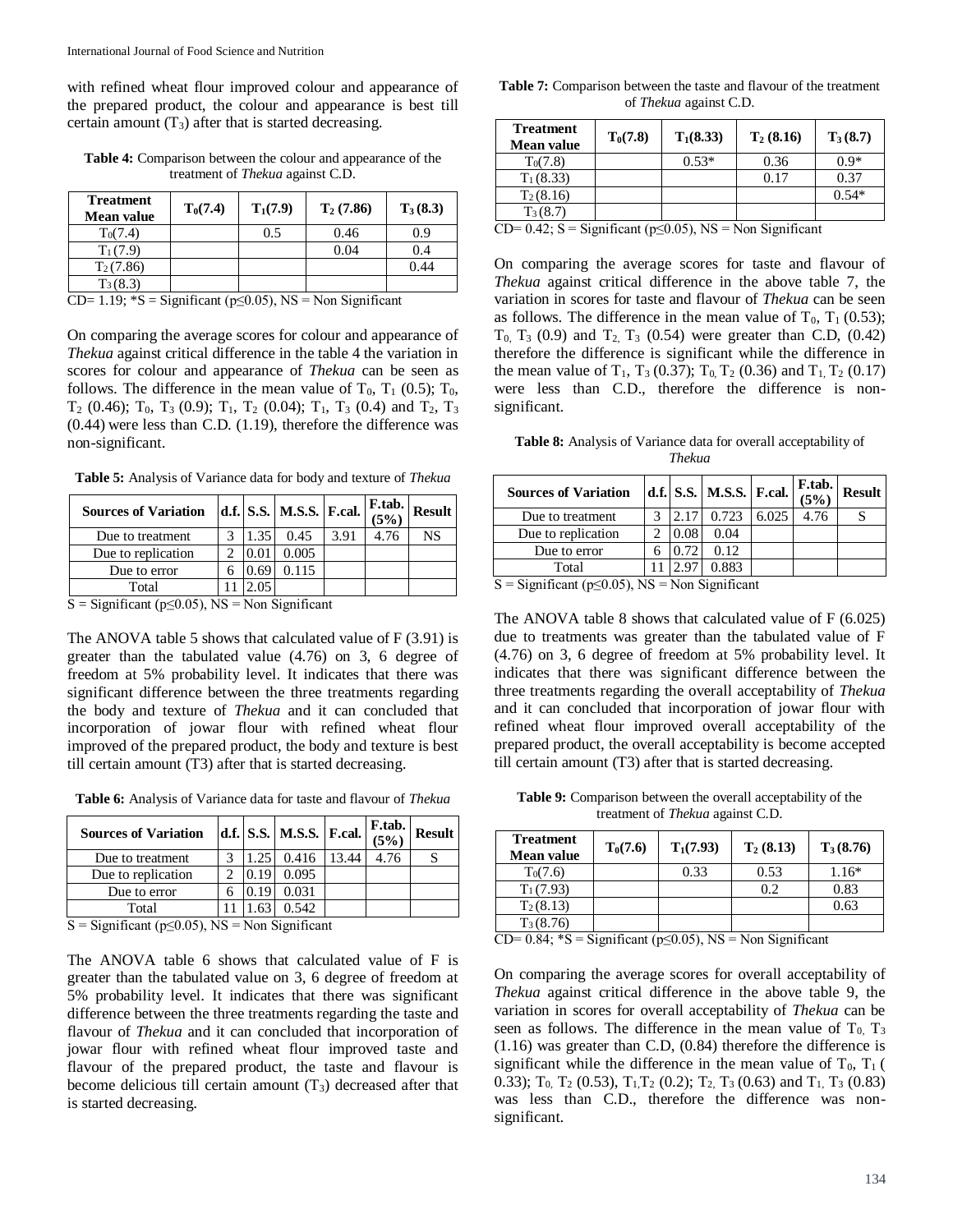

**Fig 4.1:** The effect of incorporation of jowar flour with refined wheat flour at different levels on the sensory attributes of *Thekua.*

| <b>Nutrients</b> | $\mathbf{T_0}$ | $T_3$ | $T_3 -$<br>$\mathbf{T_0}$ | t .cal. | t.tab.<br>(5%) | <b>Results</b> |
|------------------|----------------|-------|---------------------------|---------|----------------|----------------|
| Energy           | 692            | 693   |                           | $-2.42$ | 2.9687         | S              |
| Protein          | 11             | 10.64 | $-0.36$                   | 3.244   | 2.9687         | S              |
| Fat              | 25.9           | 26.4  | 0.5                       | $-4.90$ | 2.9687         | S              |
| Carbohydrate     | 98.9           | 98    | $-0.90$                   | $-0.25$ | 2.9687         | NS             |
| Calcium          | 27             | 28.2  | 1.2                       | $-9.17$ | 2.9687         | S              |
| Iron             | 2.78           | 3.55  | 0.77                      | $-6.51$ | 2.9687         | S              |
| Fiber            | 0.3            | 1.13  | 0.83                      | 19,02   | 2.9687         | S              |

| <b>Table 10:</b> Comparison between nutrient content of control and best |
|--------------------------------------------------------------------------|
| treatment of <i>Thekua</i> by using t-test                               |

On comparing the nutrient content of control and best treatment of by using *Thekua* t-test in the table 10, the variation in nutrient content of *Thekua* can be seen as follows. The difference in the t- calculated value of energy, protein, fat, calcium, iron and fiber  $(T_3, T_0)$ , was greater than t- tabulated (2.9687) at 5% probability level therefore the difference was significant. Indicating that the incorporation with jowar flour increased the energy, protein and fat content significantly more than control. The difference in the t- calculated value of carbohydrate  $(T_3, T_0)$ , was less than t- tabulated (2.9687) at 5% probability level therefore the difference was non-significant.

| <b>Ingredients</b>  | Actual rate/kg $(Rs)$ |            |           |            |          |            |           |            |          |
|---------------------|-----------------------|------------|-----------|------------|----------|------------|-----------|------------|----------|
|                     |                       | Amt. $(g)$ | Cost (Rs) | Amt. $(g)$ | Cost(Rs) | Amt. $(g)$ | Cost (Rs) | Amt. $(g)$ | Cost(Rs) |
| Jowar flour         | 80                    |            |           | 20         | 1.6      | 40         | 3.2       | 60         | 4.8      |
| Refined wheat flour | 35                    | 100        | 3.5       | 80         | 2.8      | 60         | 2.1       | 40         | 1.4      |
| Sugar               | 40                    | 35         | 1.4       | 35         | 1.4      | 35         | 1.4       | 35         | 1.4      |
| Refined Oil         | 85                    | 25         | 2.125     | 25         | 2.12     | 25         | 2.12      | 25         | 2.12     |
| Coconut dry         | 200                   | 10         | 0.4       | 20         | 0.4      | 20         | 0.4       | 20         | 0.4      |
| Total amount (Rs.)  |                       |            | 9.25      |            | 9.925    |            | 10.82     |            | 11.72    |

**Table 11:** Cost of the prepared products namely *Thekua*

Table 11 shows that the total cost of *Thekua* per 100g of dry ingredients at the prevailing cost of the raw materials was  $T_0$ is Rs. 9.25 for treatment,  $T_1$  is Rs. 9.925,  $T_2$  is Rs. 10.82 and  $T<sub>3</sub>$  is Rs. 11.72. It is therefore concluded that with the inclusion of jowar flour there was negligible difference found between the cost of the various treatments given i.e.  $T_1$ ,  $T_2$ ,  $T_3$ and  $T_3$  was found to be having the higher cost but the increase was negligible as compared to the market price and also possessing the potential nutritional benefits i.e. increase in micronutrient composition like calcium, fibre and iron. Hence, the slight increase in the cost of the treatments is well justified.

#### **Summary and Conclusion**

The present study entitled "Preparation of Value Added Nutritious Food Products with Incorporation of Sorghum Millet (Thekua)" was conducted in the Nutrition Research

laboratory, Department of Food Nutrition and Public Health, Ethelind College of Home science, Sam Higginbottom University of Agriculture, Technology And Sciences, Allahabad U.P.

The study was undertaken with the following objectives:

- 1. To prepare jowar flour and analyze its nutritional composition.
- 2. To develop value added healthy food products (*Thekua)*  with incorporation of jowar flour.
- 3. To assess the sensory evaluation of the prepared food products.
- 4. To determine the nutritive value and the cost of the prepared food products.

Frying cooking method was used to prepare the products namely, Thekua with three treatments and one control for each products *i.e.*  $T_1$ ,  $T_2$ ,  $T_3$  and  $T_0$  were jowar flour with refined